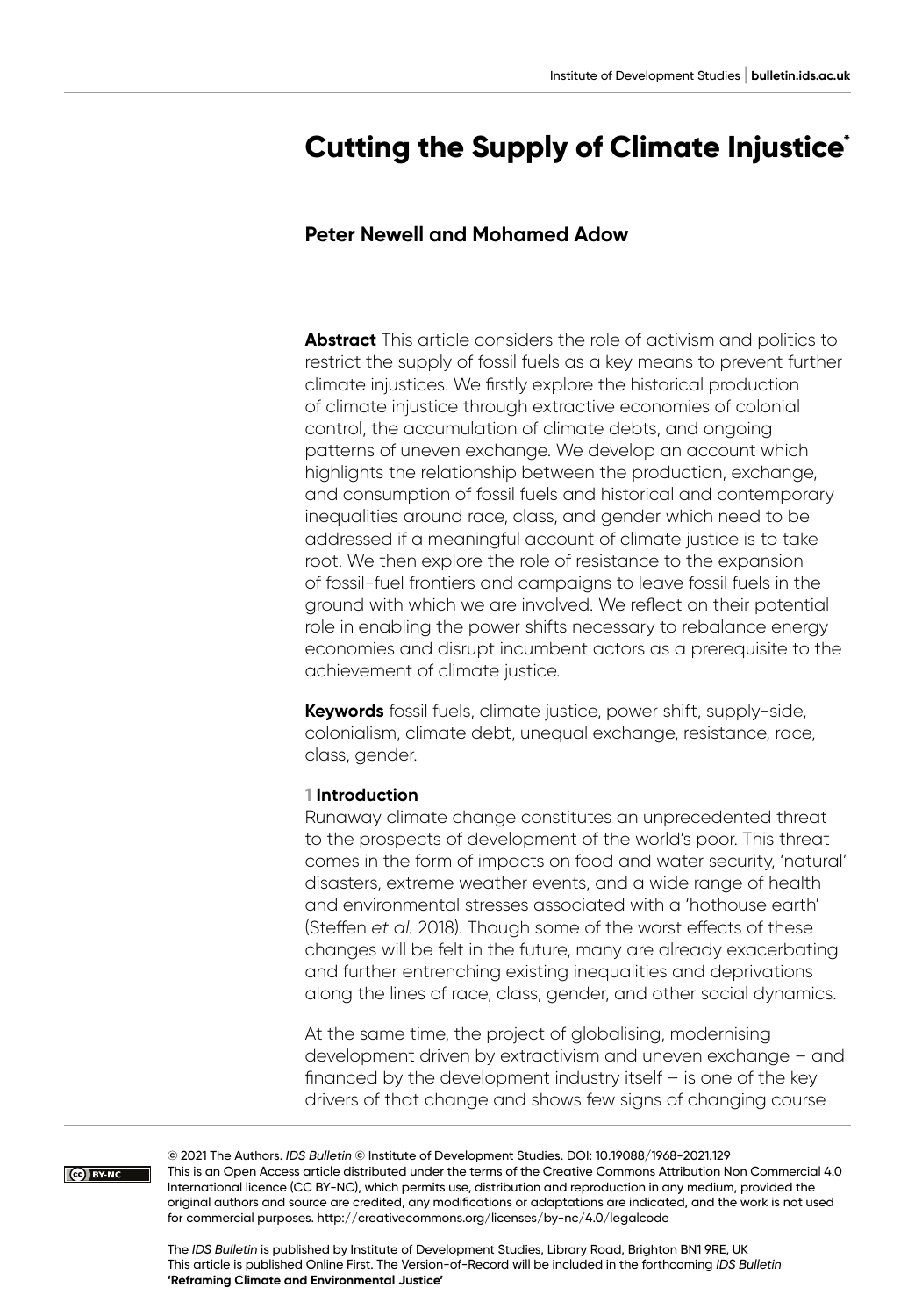despite growing acknowledgement of the threat the climate crisis poses to efforts to eliminate poverty articulated in the Sustainable Development Goals (SDGs) (Newell forthcoming). Without a sustained effort to disentangle itself from fossil-fuelled development, the development industry is unlikely to play a progressive and transformative role in building a climate-resilient future. This is a critical moment for it to withdraw support for the fossil-fuel economy and the infrastructures which sustain it.

We now need a new approach to addressing this crisis. As the Intergovernmental Panel on Climate Change (IPCC) has pointed out, we need 'transformative systemic change' (IPCC 2018: 40). This is no longer a question of incremental change or narrower forms of 'plug and play' whereby new energy sources or technologies are added to the mix, but all other relations of power and systems of production and exchange remain in place (Newell and Martin 2020). Critical to the success of any such efforts is the need for power shifts to rebalance energy economies as a prerequisite to achieving climate justice (Newell 2021b). This means consciously and deliberately rolling back the power of the fossil-fuel industry over politics.

The power of that lobby is evident in the incongruence between the commitments nations have signed up to under the Paris Agreement and ongoing plans to expand production of fossil fuels. The latest Production Gap report by the United Nations Environment Programme (UNEP) and the Stockholm Environment Institute (SEI), for example, showed that governments are planning to extract 120 per cent more fossil fuels than is compatible with the goals of the Paris Agreement (SEI *et al.* 2020). For this reason, we seek to address the elephant in the room: the under-acknowledged yet critical need to equitably leave vast swathes of remaining fossil fuels in the ground.

# **2 The production of climate injustice**

We suggest here that a more historical, social, and global account of the production of climate justice is needed so as to identify possible intervention points for countering and reversing patterns of climate injustice with a particular focus on supply-side climate policy in contrast to the dominant policy approach to date of regulating demand-side consumption-based emissions. The history of climate change is one of compounding injustices. The wealth of many Western countries was built on the riches and natural resources extracted from their colonial empires, a process that motivated – and in turn was fuelled by – the burning of coal, oil, and gas and vast deforestation. The Industrial Revolution may have produced crowded, smoke-filled cities full of people with chronic health problems, but over time, it ensured that future generations in industrialised economies would grow up in relative privilege compared with people elsewhere, who were often living under colonial rule. The consumption of fossil fuels forms a key pillar, therefore, of global inequality.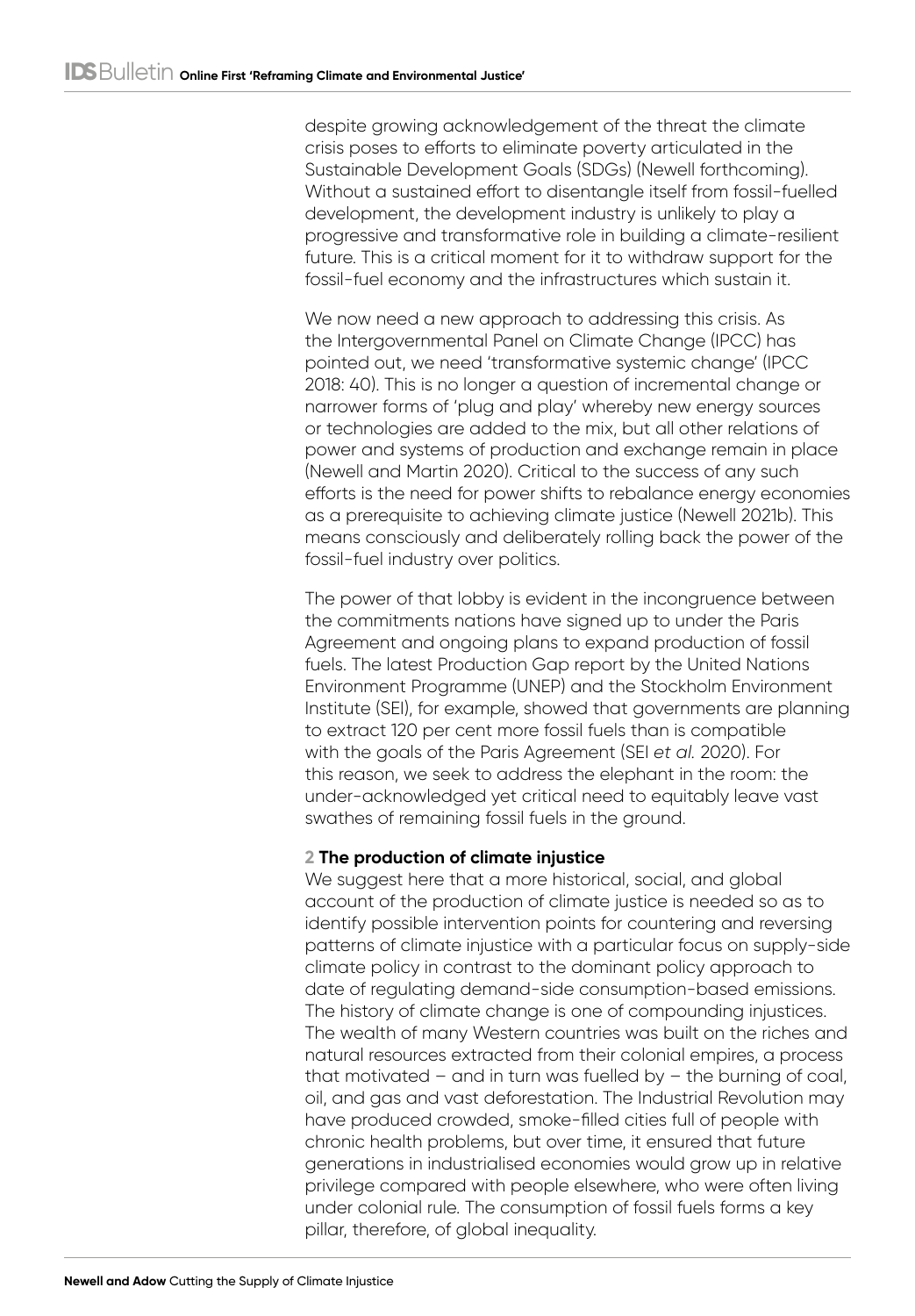#### **2.1 Historicising climate injustice in the fossil-fuel economy**

First, regarding the historical production of climate injustice, richer countries not only emit more carbon into the atmosphere per capita than poor countries do, but also their very wealth and stature rest on a century of emissions and environmental degradation (Malm 2016). A growing number of accounts have shown how the wealth from colonial looting financed growing concentrations of fossil-fuelled wealth in colonial powers (Newell 2021a; Nikiforuk 2012). Work on carbon debts, meanwhile, demonstrates the extent of the over-use of the commons by richer states and the disproportionate responsibility they bear to now address the impacts of the pollution generated by the wealth they have extracted (Adow 2020; Simms 2005).

While some aspects of the violence that was intrinsic to colonialism are less visible or flagrantly exercised today, the danger is that technologies of control furnished in the colonial era, such as direct extraction and dispossession of land and livelihoods, are now getting replayed through climate colonialism in the form of green grabs and reducing emissions from deforestation and degradation (REDD) forest projects, for example (Bachram 2004; Fairhead, Leach and Scoones 2012).

Amid this more general account, there is also a need to be more specific about agency and the disproportionate responsibility of the 'polluter elite' and the fossil-fuel majors in particular (Kenner 2019). For example, just six of the largest listed oil and gas companies alone hold reserves that together would use up more than a quarter of the remaining 2°C budget and historically speaking, just 90 companies have caused two-thirds of anthropogenic global warming emissions (Heede 2014). Likewise, only about 5 per cent of the world's population collected around 50 per cent of fossil-fuel rents generated between 1970 and 2010 (Kartha, Lazarus and Tempest 2016).

Second, this historical account needs to include a recognition of the racial nature of extractivism. Scholarship on racial capitalism usefully draws attention to the implied racialised hierarchy that characterises the operation of the global economy (Bhattacharyya 2018; Tilley and Shilliam 2018) where standards of protection, duty of care, and enforcement of rights are practised in uneven ways which leave racialised minorities particularly vulnerable to social and environmental injustices (Bullard 2000). This is true of those on the frontlines of more extreme extractivism, as well as through displacement and dispossession, and the dumping of the waste and externalities produced by the accumulation of wealth in richer parts of the world (Agyeman, Bullard and Evans 2003). These racialised hierarchies are also visible in the double standards adopted by richer colonial powers that reject polluting fossil-fuel infrastructures at home but provide financial support for fossil-fuel infrastructures in formerly colonised economies, such as UK government support for gas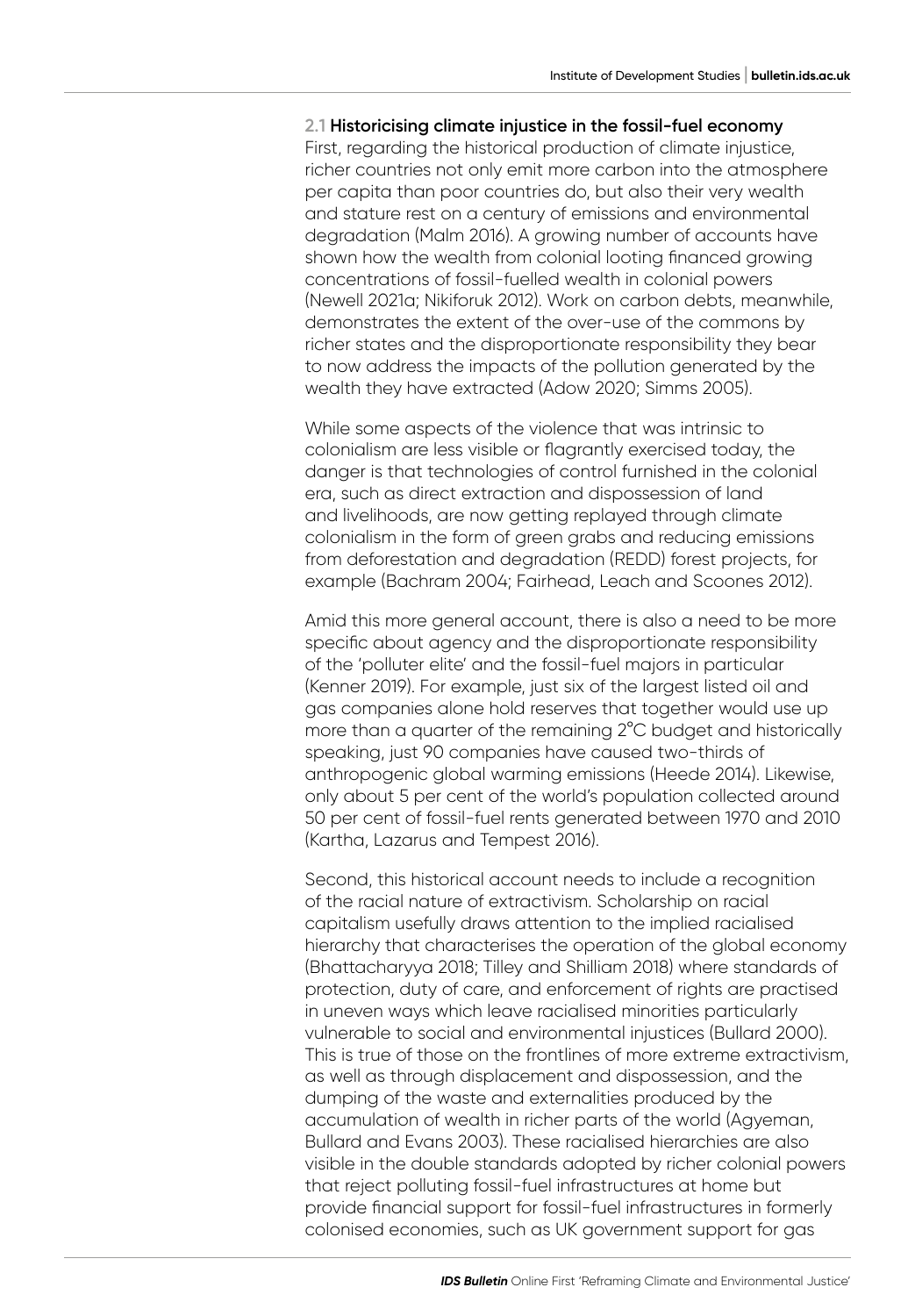terminals in Mozambique or fracking in Argentina, having banned fracking at home.

When rich nations do invest in poor countries, they end up spending billions of dollars propping up fossil-fuel industries there. A 2018 report by the research and advocacy organisation Oil Change International showed that between 2014 and 2016, '60 per cent of international public aid for energy projects in Africa was spent on fossil fuels – principally through investments in oil and gas infrastructure – with only 18 per cent directed to renewable sources such as wind and solar energy' (OCI 2018: 67).

At the 2020 UK–Africa summit on ties between the UK and African countries, the UK prime minister, Boris Johnson, announced that his country would stop using aid money to fund coal projects abroad, and an official government press release for the event highlighted increased funding for clean energy. But a few days later, it emerged that 90 per cent of the energy deals concluded at the summit were in fact for fossil fuels.

The issue of double standards applies equally to the private sector. Research by Greenpeace and the World Wildlife Fund found that the amount of carbon dioxide production financed by Britain's banks and asset managers is nearly double the UK's annual carbon emissions (Makortoff 2021). Meanwhile, a report on fossil finance by Rainforest Action Network, the Indigenous Environment Network and others found two major UK banks to be in the top 13 largest financers of fossil fuels worldwide, with Barclays Bank alone responsible for US\$145bn of funding over the period 2016–20 (RAN *et al.* 2021).

Contemporary expressions of deep-seated colonial attitudes which underpin these double standards are not hard to find. At a Pacific Islands Forum in 2019, the chair of that gathering, the former prime minister of Tuvalu, Enele Sopoaga, said he was stunned by Australian prime minister Morrison's remark that Pacific leaders should 'take the money… then shut up about climate change' (Lyons 2019). The degrading insult was made worse by the words of Morrison's deputy, Michael McCormack, who at the time said he was 'annoyed' at the Pacific Islanders 'pointing the finger at Australia' over the climate crisis when in actual fact the islanders would survive 'because many of their workers come here to pick our fruit' (*ibid.*).

Meanwhile, the UK prime minister, Boris Johnson, stated in a magazine article that: 'the best fate for Africa would be if the old colonial powers, or their citizens, scrambled once again in her direction; on the understanding that this time they will not be asked to feel guilty', reflecting his diagnosis that 'The problem is not that we were once in charge, but that we are not in charge anymore' (Johnson 2016).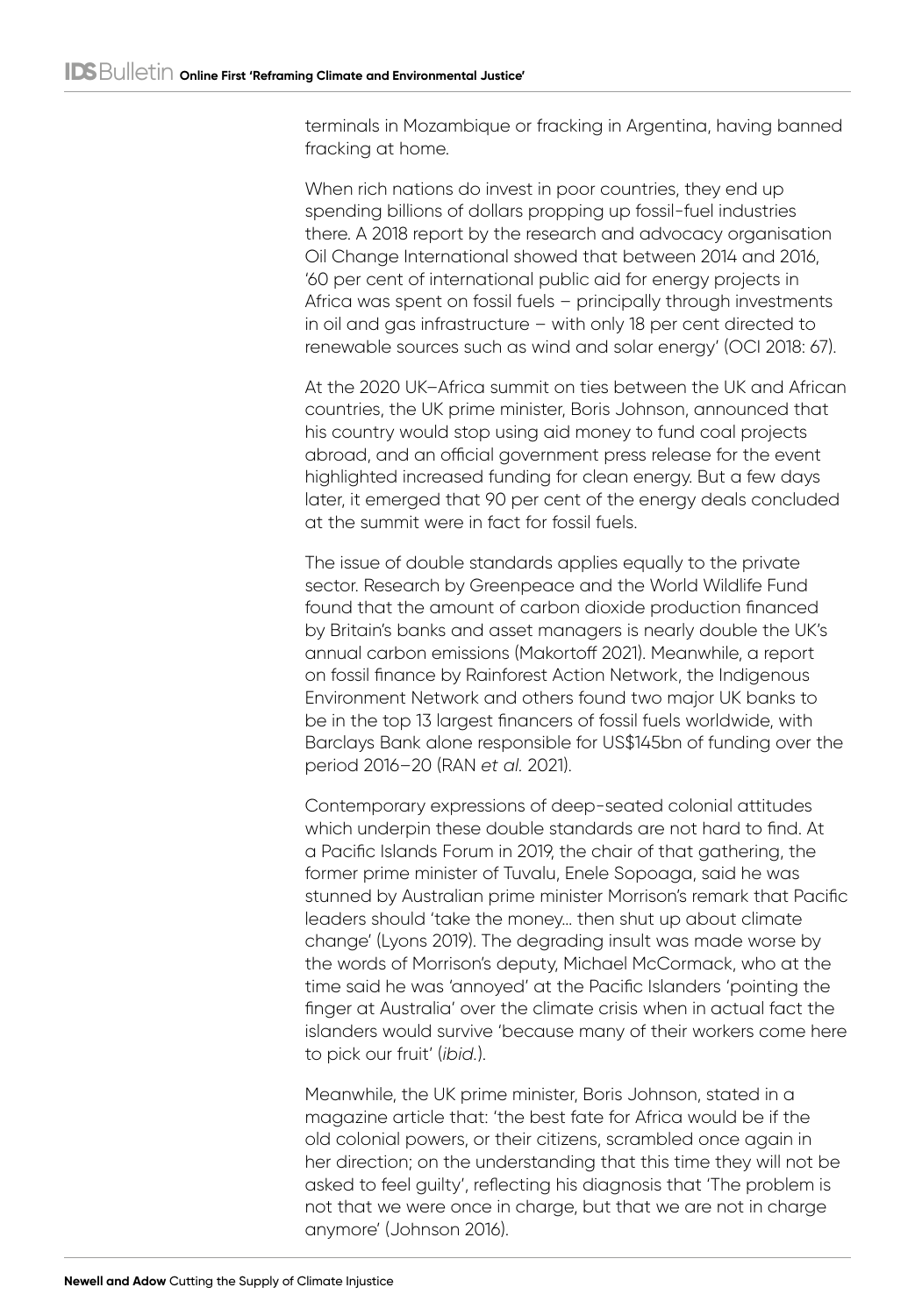#### **2.2 Global inequities**

These historical inequities continue to be reflected in vast disparities in emissions and contributions to the production of climate injustice. The contrasts are stark: the United States, with a population of approximately 323 million, emits 5bn metric tonnes of carbon dioxide per year compared to a region such as sub-Saharan Africa which emits a combined total of around 823m metric tonnes of carbon dioxide per year from a population of about a billion people (Adow 2020). The figures indicate contrasts that are as huge as twentyfold (*ibid.*). In the Commonwealth, richer countries such as the UK, Canada, and Australia have high per capita emissions than many other Commonwealth countries in the global South. For instance, a Power Shift Africa (2020: 9) report indicated that 'the UK emits more carbon dioxide per person than 18 Commonwealth countries combined'. In the same report, it was found that Canada and Australia emit more carbon dioxide than 27 Commonwealth nations and 28 Commonwealth countries respectively (*ibid.*).

Moreover, ongoing global ambitions on the part of the richest countries to expand their fossil-fuel industries imply greater reductions in carbon budgets for poorer countries if overall limits are not to be surpassed. Power Shift Africa (2020) found that richer countries such as Canada, despite their low population, have plans to use up a large part of the remaining global carbon budget. This is notwithstanding the rhetoric from the leadership of these countries. For example, in spite of the promises and commitments from Canadian leadership, if its investment plans are anything to go by, it might end up using a third of the world's remaining carbon budget (*ibid.*). Trudeau's commitment to a fossil-fuel future was made clear when he said to a group of cheering Texas oilmen: 'No country would find 173 billion barrels of oil in the ground and leave them there' (*ibid.*: 9). There is a chasm, therefore, between the emissions of the wealthy global North members and Commonwealth countries from the global South that are the most affected by the impacts of climate change.

Furthermore, the post-Covid-19 pandemic economic recovery plans of governments such as the UK, Australia, and Canada are pumping billions of dollars into dirty fossil-fuel industries, effectively rebooting some of the richest economies on the backs of Commonwealth citizens in climate-vulnerable countries. G20 governments have directed more Covid-19 recovery support to fossil-fuel production and consumption than to renewable energy, energy efficiency, and other low-carbon alternatives (US\$233bn vs US\$146bn, as of November 2020) (SEI *et al*. 2020: 20), while a report by Tearfund in June 2021 showed that G7 nations have spent US\$190bn on coal, oil, and gas compared to just US\$147bn on clean energy since the start of the pandemic (Dufour *et al.* 2021).

Underpinning this disparity is extractivism and ecologically uneven exchange. This takes a number of forms: from virtual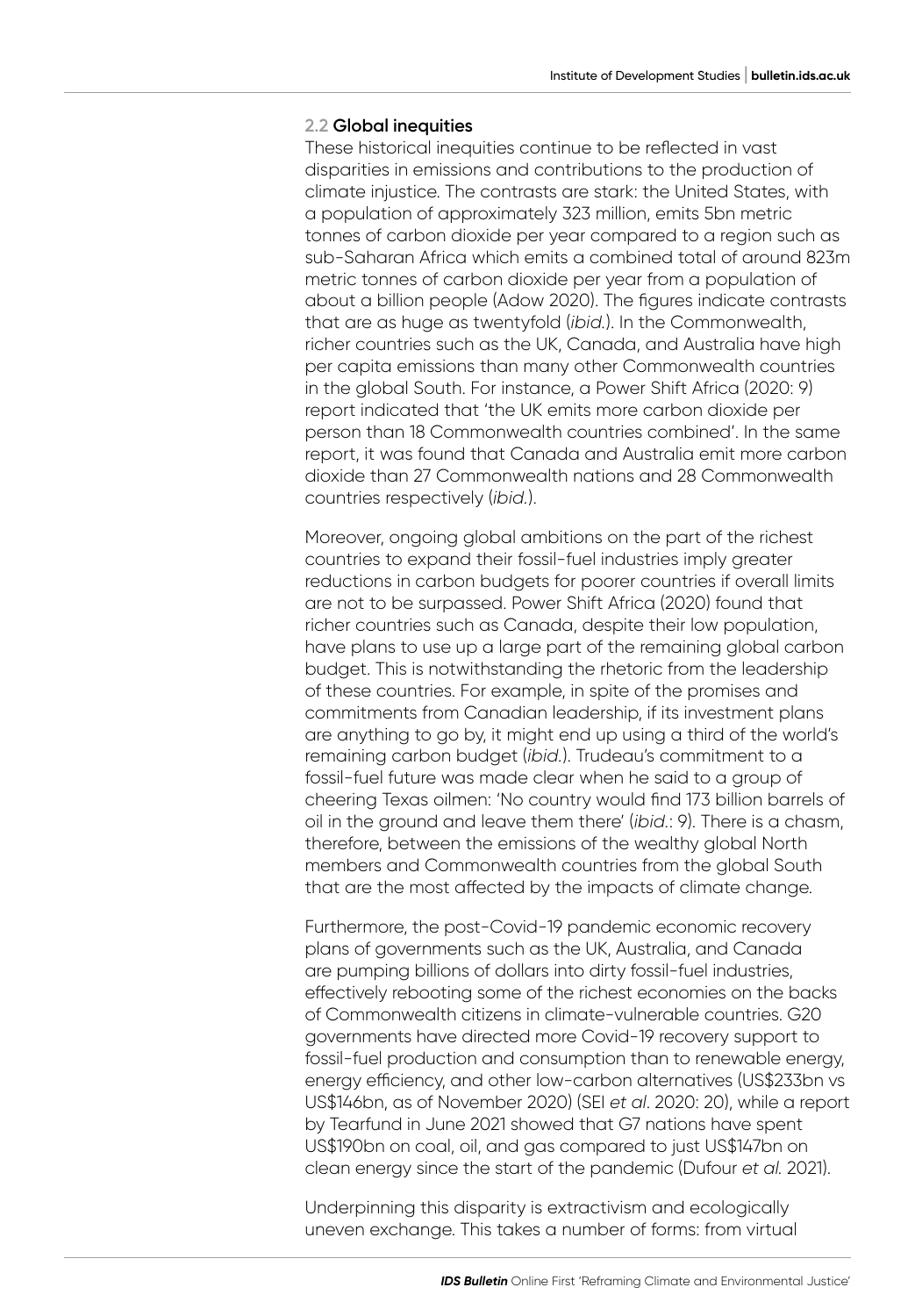carbon (the outsourcing of the most polluting parts of the production process) to the dangers of renewable extractivism and the intensification of mining. For example, minerals such as lithium and cobalt are mined to support transitions to electrification of the energy system in wealthier parts of the world (Sovacool *et al*. 2019).

Richer countries are also able to make use of a range of spatial and temporal fixes (Harvey 1981) through green grabs, carbon trading, and the like to displace responsibility for the climate crises onto poorer groups, particularly in the global South (Newell 2021b). Though some of these interactions are privately driven, many are reinforced by global institutions of trade, aid, and finance, and the use of state power. They produce lock-in through a particular model of dependency, export of fossil fuels, and private-led power sector reform (Tellam 2000; Newell 2021b). This ideology and set of institutional lock-ins perpetuated by the development industry needs to change if we are to address the roots of climate injustice.

**2.3 The production of social injustices in the fossil-fuel economy** As well as a historical account of the injustices associated with today's fossil-fuel economy which necessarily form the starting point for campaigns for climate and environmental justice, we also need a more social account. Climate change exacerbates existing inequalities. Between 1961 and 2000, emissions from poorer countries caused US\$740bn worth of damage to wealthier countries, whereas emissions from richer countries caused US\$2.3tn worth of damage to poorer ones.

In poorer countries, the impacts of climate change have extended beyond economic damage. In these regions, climate change is hindering socioeconomic progress and people's wellbeing. In sub-Saharan Africa, frequent extreme weather events are affecting people's livelihoods, thus impeding economic growth. It is noteworthy that despite sub-Saharan Africa having contributed the least to the global energy-related emissions, it is having to pay the highest economic price for emissions from richer countries. Sub-Saharan African countries such as Burkina Faso, Niger, and Sudan have had a significant reduction in their per capita gross domestic products as a result of climate impacts (Meseret 2020; Diffenbaugh and Burke 2019; Adow 2020).

Social relations of race, class, and gender interact with these economic and environmental injustices, exacerbating existing vulnerabilities, exclusions (from resources and their governance) and inequalities (Newell 2005, 2021a). A large number of studies on environmental justice, environmental racism, and from feminist political ecology explore these dynamics (Bullard 2000; Rocheleau, Thomas-Slayter and Wangari 1996; Sikor and Newell 2014). These cover not just direct sites of extraction of fossil fuels, but also their processing in petro-chemical complexes in places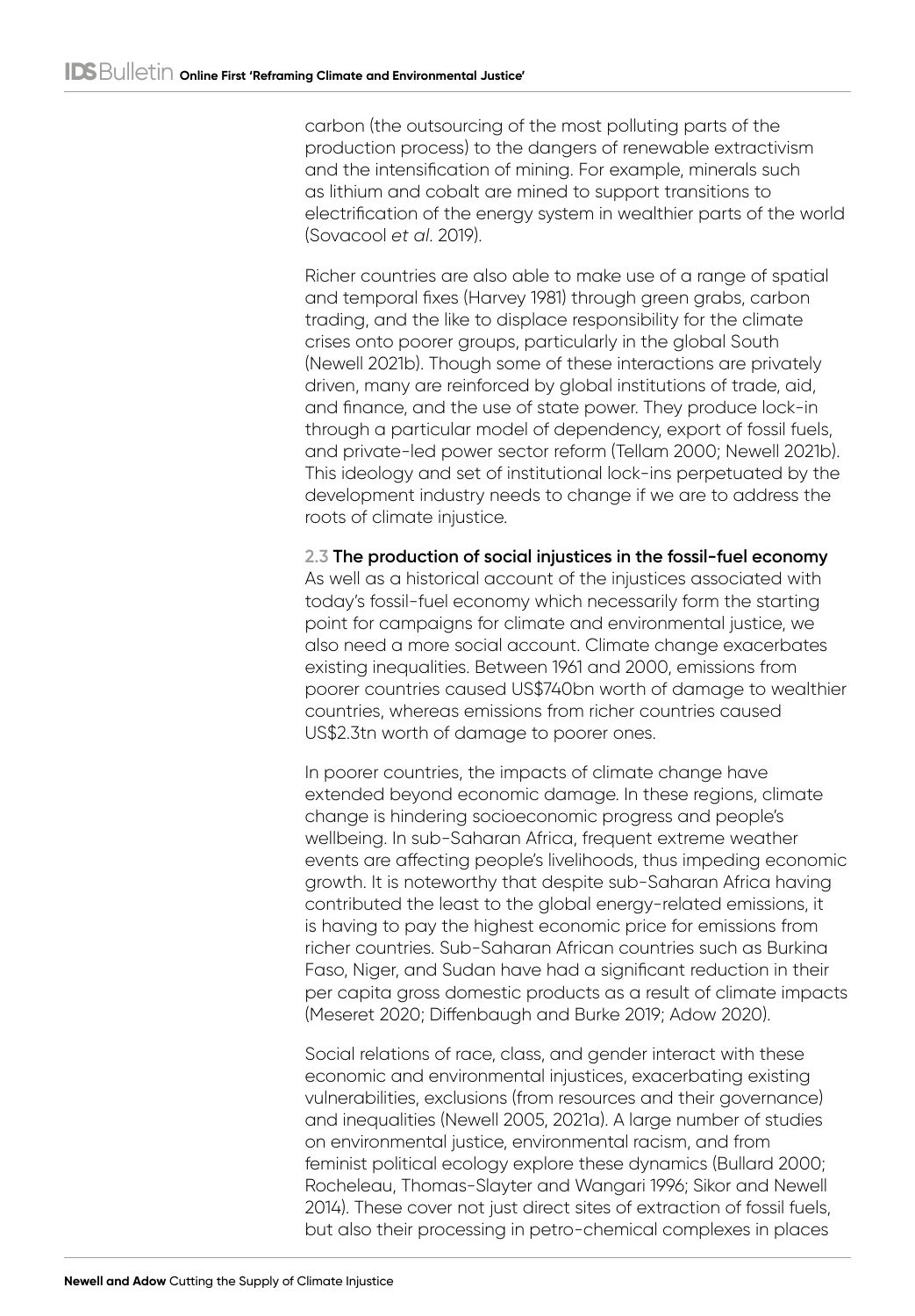such as 'Cancer Alley' in Louisiana in the US, for example (Wright 2005). The breadth of social, human, and environmental impacts produced along the fossil-fuel supply chain, from hazardous working conditions and local pollution at the source of production, to marine pollution in the transport of fossil fuels around the world, to the health impacts of their combustion in housing and transport systems, creates, at the same time, incentives for intersectional alliances. These can be between movements as diverse as labour, indigenous groups, women's groups, and environmental movements with different reasons for fighting a common battle against the largest driver of climate injustice.

#### **3 Contesting climate injustice**

Climate injustices will continue to be perpetuated as long as the fossil-fuel economy lasts. An urgent priority for social movements, non-governmental organisations, and governments, therefore, is to disassemble that economy in as fair a way as possible as part of a just transition. There are a number of ways of doing this.

First, there are campaigns to withdraw financial support to fossil fuels. This means challenging the lending practices of bodies such as the World Bank, as well as bilaterals and governments through advocacy on fossil-fuel finance. The issue is that despite the negotiation of the Paris Agreement in 2015, total multilateral development bank finance for oil and gas exploration more than doubled from 2015 to 2016, from US\$1.05bn to US\$2.15bn. The World Bank Group, the European Investment Bank (EIB), and the Asian Development Bank were the largest financiers of fossil fuels in 2016. At the same time, renewable energy still made up less than a third of multilateral development bank energy finance (OCI 2018).

There have been a number of successes in this regard, including commitments from the EIB to discontinue financial support to fossil fuels and from the UK government to end the use of export finance for fossil fuels, though much work remains to be done and such commitments often come with caveats and exemptions and need to be situated in the broader landscape of financial flows described below. Some campaigns have exposed the inconsistencies in government policy between climate objectives and the ongoing pursuit of fossil-fuel extraction, such as the campaign aimed at the activities of specific government agencies in the case of the 'paid to pollute' campaign targeted at the UK's oil and gas authority which has a mandate to expand fossil-fuel extraction. This included a judicial review launched by the campaign group Uplift exposing the fact that since signing the Paris Agreement in 2016, the UK government has paid £3.2bn of public money to North Sea oil and gas companies.<sup>1</sup>

With regard to the private sector, fossil-fuel divestment movements have played a critical role in encouraging institutional investors – universities, pension funds, and others – to divest from fossil fuels (Bergman 2018). Thanks largely to the climate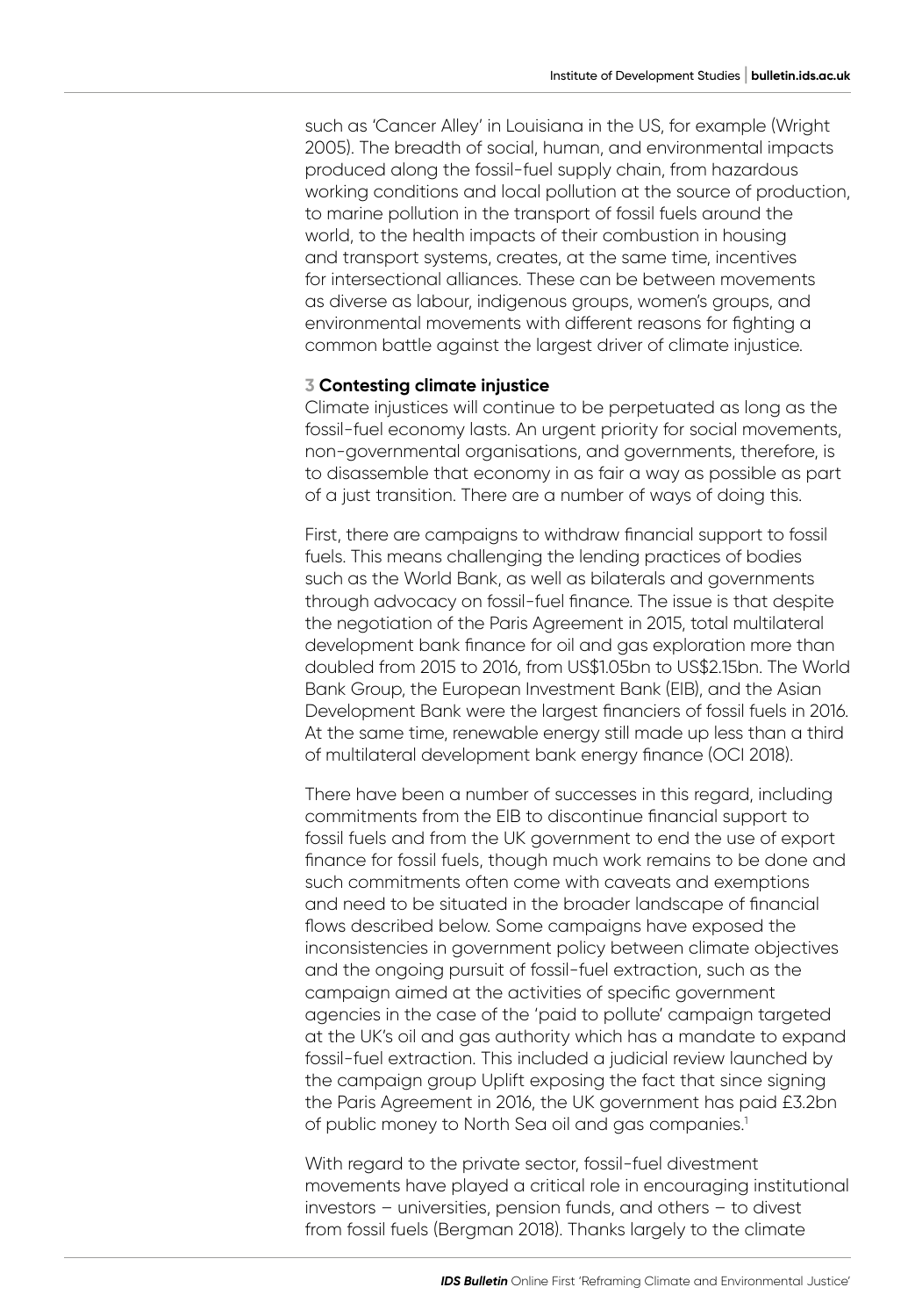advocacy group 350.org joining forces with the student activists, to date, 688 institutions and 58,399 individuals across 76 countries have committed to divest from fossil-fuel companies. By 2018, the fossil-fuel divestment movement marked the 1,000th divestment in what has become by far the largest anti-corporate campaign of its kind, bringing the total size of portfolios and endowments in the campaign to just under US\$8tn (£6.4tn) (McKibben 2018).

Second, there is more politically focused work to disrupt incumbent control over the political system. This aims to challenge the political influence of the polluter elite (and not just their investment power or direct emissions associated with high carbon living) (Kenner 2019) through exposure work and lobbying for greater regulation and transparency around lobbying, representation, party donations, and the like. It focuses on cleaning up governance with regard to party donations, revolving doors, internships, and access to key decision-making bodies (Newell and Martin 2020).

The work of activist organisations such as the Corporate European Observatory and DeSmog is particularly important here. To give an indication of the scale of the challenge, by the close of 2019, 134 members in US Congress and their spouses owned as much as US\$92.7m worth of stock in fossil-fuel companies and mutual funds (Kotch 2020). Fossil-fuel industry political giving outdoes renewables 13 to 1 in the US, with the fossil-fuel industry spending at least US\$359m in the 2018 mid-term cycle for federal campaign donations and lobbying (Kirk 2020). Globally, according to one recent analysis, among 350 companies that represent around 100 leading industry groups, over 90 per cent have at least one membership in an industry association with lobbying practices that undermine the Paris Agreement (InfluenceMap 2021).

There is also a revolving door between high-level offices in government and fossil-fuel industries that needs to be stopped if the injustices associated with the expansion of fossil-fuel frontiers are to be brought to an end. For example, as Newell and Martin show, 'nearly 90 per cent of people leaving the UK's Department of Energy and Climate Change took up jobs in the energy sector, including six former energy ministers' (Newell and Martin 2020: 24). Some hold these positions at the same time. While serving as Minister of State for Energy, Charles Hendry secured £3,333 a day as a consultant for Vitol, the world's biggest oil trader handling 270m tonnes of oil in 2016.

However, the door swings the other way too, with private sector actors securing key roles in government. For example, Lord Browne, former CEO of BP, was made 'lead non-executive director' at the Cabinet Office by former prime minister David Cameron in 2010. Lord Browne was also chair of fracking company Cuadrilla at the time and made clear his intention to do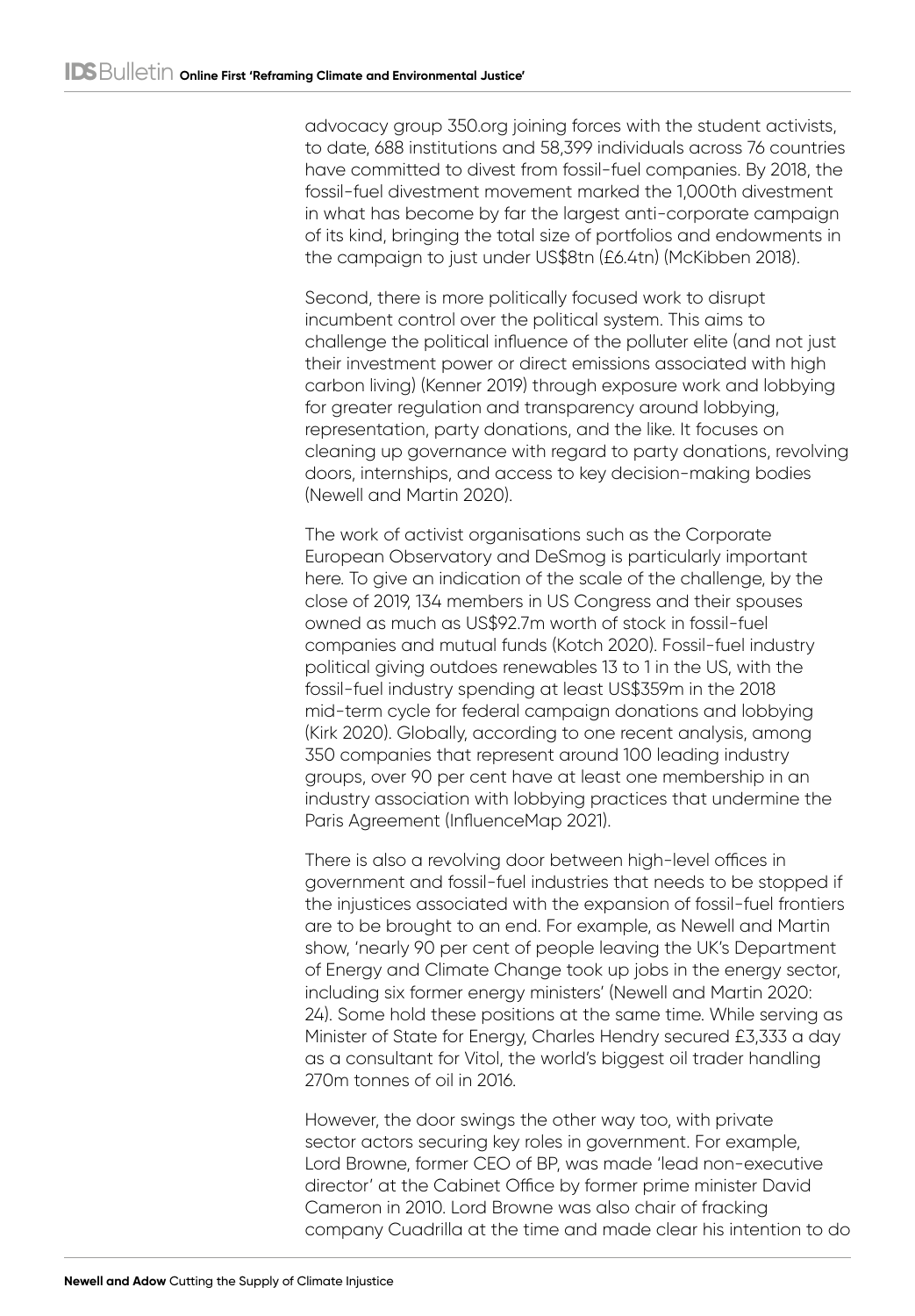'whatever it takes' to promote shale gas (Cato 2018). Strategies need to focus on clearer party financing rules, registries of politicians' interests, boards of companies they sit on, the corresponding restrictions on which committees they sit on, and policymaking processes they are part of when there are such obvious conflicts of interest.

Third, in recent years, litigation has emerged against individual fossil-fuel projects (e.g. coal mines in Australia and the UK, and oil and gas pipelines in the US), against individual fossil-fuel companies (Shell in the Netherlands, Total in France, ExxonMobil in the US), and against carbon majors as a whole (in the Philippines). The recent case against Shell is perhaps one of the most telling examples: the Dutch court ordered Shell to achieve a specific emission reduction target along its entire supply chain, effectively suggesting that the company had to cut back production (van Asselt *et al*. 2021).

Loss and damage represent another important frontier in this battle (Toussaint 2021). Yet, despite the existence of the Warsaw mechanism on loss and damage, at the Madrid climate summit, the US, with Russia's support, ruled out agreeing to and implementing a concrete plan to increase financing for loss and damage. Other rich countries, including Australia, Japan, and some member states of the EU, sheepishly followed suit, leaving vulnerable countries without the help promised to them in 2013. Nevertheless, moves to strengthen loss and damage provisions might provide further impetus towards leaving fossil fuels in the ground (*ibid.*).

Fourth, and more directly, we have seen over the last few years, a growing wave of supply-side policy activism supporting countries and cities to adopt a range of policies to leave fossil fuels in the ground, as well as more broadly around the idea of a Fossil Fuel Non-Proliferation Treaty or other multilateral alternative to equitably leave remaining swathes of fossil fuels in the ground (Newell and Simms 2019; Burke and Fishel 2020). Gaulin and Le Billon (2020), drawing on a fossil-fuel-cuts database, found that 1,302 initiatives were implemented between 1988 and 2017 in 106 countries across seven major types of supply-side approaches. SAFE Cities, for example, is a growing network of cities, counties, and other communities that Stand Against Fossil Fuel Expansion (55 so far) and a number of key cities including Vancouver, Barcelona, Sydney, and Los Angeles, as well as the Australian Capital Territory, have endorsed the idea of a Fossil Fuel Non-Proliferation Treaty. These efforts help to socialise the idea of production limits on fossil fuels.

Finally, and critically, there is widespread resistance to new fossil-fuel projects (Temper *et al.* 2020; Carter and McKenzie 2020). This is a rising, but not altogether new, phenomena with resistance to the expansion of fossil-fuel frontiers in the global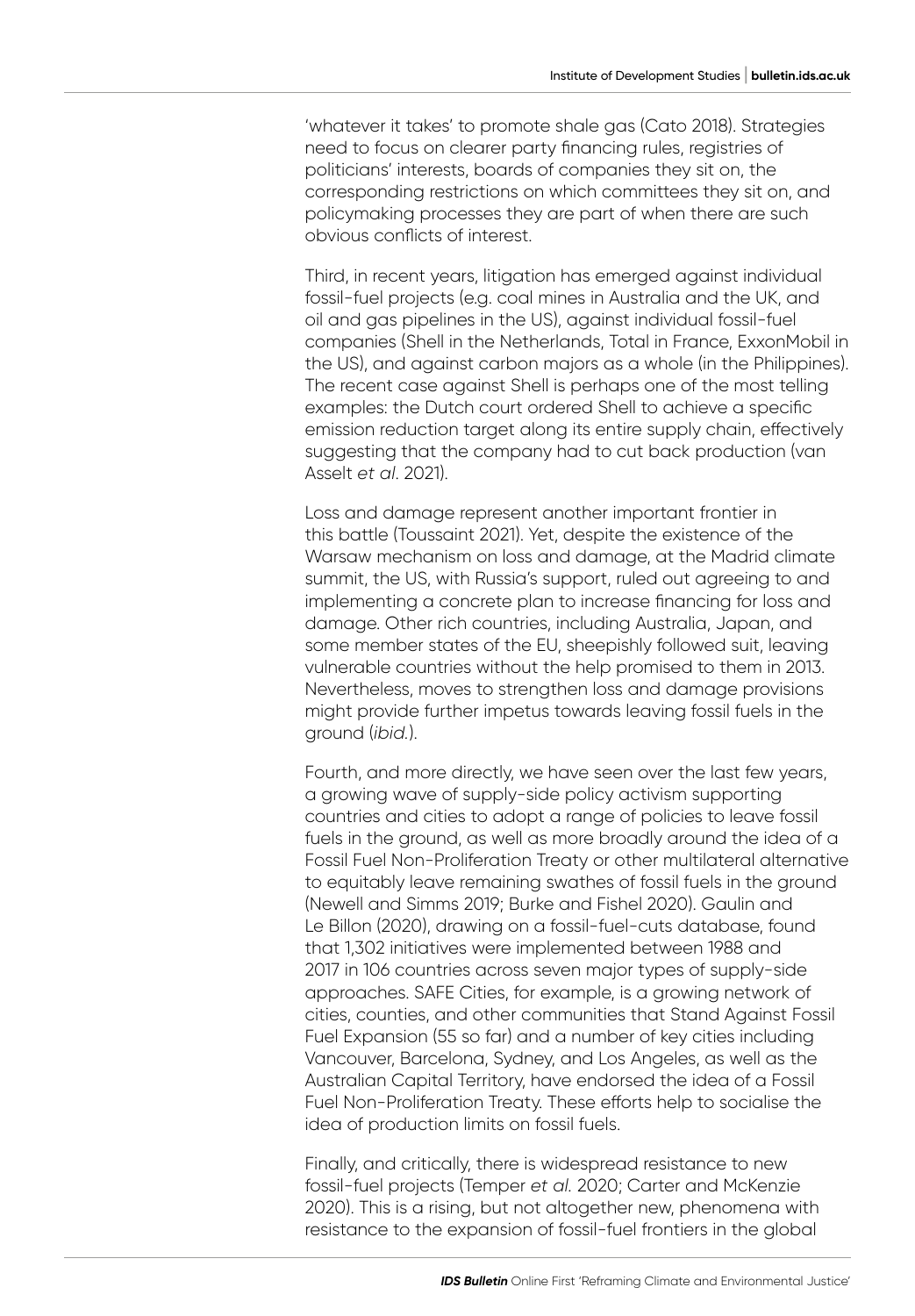North and South going back decades, even if climate was not the primary driver (Princen, Manno and Martin 2015). Temper *et al*. (2020) find, nevertheless, that over a quarter of fossil-fuel projects encountering social resistance have been cancelled, suspended, or delayed. The example of the proposed coal plant on the United Nations Educational, Scientific and Cultural Organization World Heritage site of Lamu off the Kenyan coast is an example of a victory for climate justice. A group of dedicated local campaigners, Save Lamu and DeCOALonise, managed to fend off the financial interests of investors General Motors and the Industrial and Commercial Bank of China.

Despite this resistance, many fossil-fuel companies are keen to see fossil-fuel expansion across Africa, from Ghana to Kenya and Mozambique, despite the abundance of renewable energy (Bos and Gupta 2016; Phillips 2019; Newell and Phillips 2016) and the geopolitical risks associated with further lock-in to fossil-fuel pathways (Gupta and Chu 2018). The role of Chinese finance in supporting investments in fossil fuels is especially notable here (Power *et al.* 2016; Shen and Power 2017) and presents particular challenges for activists where normal channels of influence are harder to pursue with state development banks based in non-democratic societies (Gore 2017).

This activism does not exist in a vacuum, therefore, but rather seeks to magnify and accelerate emergent political and social tipping points. These include a confluence of the falling price of renewables and availability of battery storage technologies, bolder government commitments including the adoption of supply-side policies by first movers such as Costa Rica, Belize, New Zealand, Denmark, and France, as well as coalitions building on the Powering Past Coal Alliance (Jewell *et al*. 2019). Another tipping point is the diminishing licence to operate of fossil-fuel companies contested by social movements across a range of policy arenas and cultural spheres, combined with investor concerns about stranded assets.

It is also important to note that some of this resistance is being articulated around novel articulations of intersectional, multi-generational, multicultural indigenous-led movements seeking to contest climate injustices, the criminalisation of land protection, and expressing forms of anti-colonial solidarity (Spiegel 2021a, 2021b). What this activism highlights and seeks to contest are the ways in which indigenous people are particularly affected by the injustices of fossil fuels (Jonasson 2019; Gilio-Whitaker 2019). In these instances, fossil fuels happen to be the campaign focus, but the activism is aimed at contesting, dismantling, and decolonising the very power structures, hierarchies, and failures of recognition which permit and enable these injustices to take place in the first place, routinely distributing the greatest costs of fossil-fuel expansion to poorer classes and to people of colour (Bullard 2000; Newell 2005).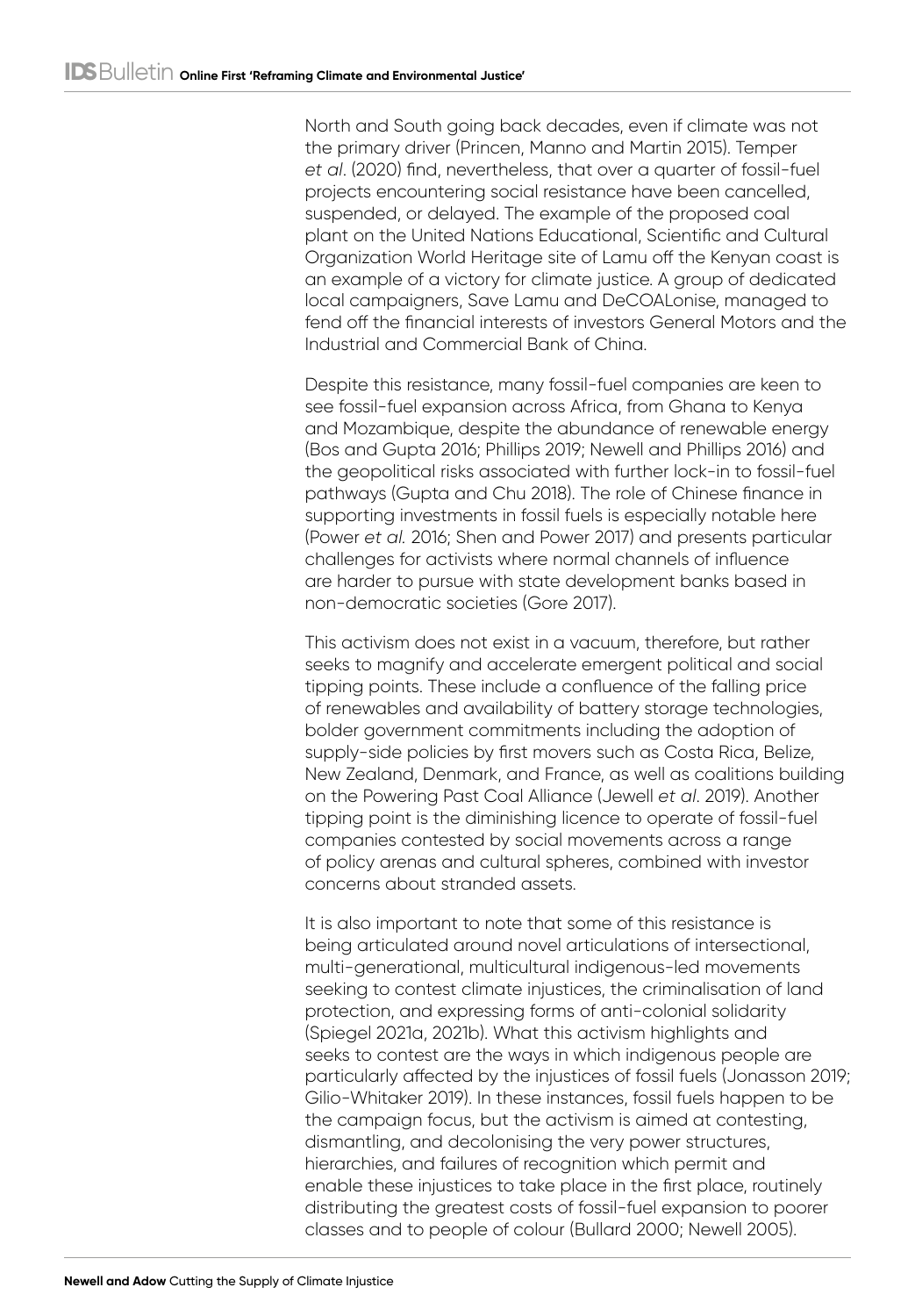### **4 Conclusions**

We have briefly explored here the growing momentum around a diverse range of strategies aimed at keeping fossil fuels in the ground. We have argued that their adoption and wider uptake are crucial to reverse centuries of injustices produced by the fossil-fuel economy, of which climate injustices are just the latest manifestation.

The onus is clearly on rich countries to take a lead in addressing these climate injustices. For reasons of lack of resources, capacity, or policy autonomy, many countries in the global South are trapped by these fossil-fuelled dependencies, sedimented over centuries. For many poor countries awash with problems, including insufficient energy production, following the fossil-fuel-laden course that wealthy nations took is the path of least resistance and is particularly attractive for elites in those countries because of the opportunities for rent-seeking that fossil fuels enable. Yet there is an opportunity to chart a different course, but also work to do in order to ensure that old injustices are not perpetuated, or newer ones created.

There is no one theory of change which will underpin the success of movements against climate injustices. We need to mobilise all pressure points to challenge fossil-fuel incumbency. This brings different challenges in different settings and depends a great deal on degrees of democratic space, the nature of state power, and the degree of positive engagement by business and civil society actors. The risks for many environmental defenders of confronting the fossil-fuel industry are very high (Global Witness 2017).

Then again, so are the risks of allowing runaway climate change and enabling the fossil-fuel industries to further tighten their grip on economies by locking in fossil-fuel use for decades to come. A key challenge is confronting and reducing incumbent power over future energy pathways when the interests of the state and fossil capital are so closely aligned, given the revenues, tax, and employment associated with the sector in both its state-owned and private configurations. This means that states are often willing to use their monopoly on the use of force to crush protest and dissent targeted at the fossil-fuel complex (Brock *et al*. 2018).

This is a critical moment in the history of activism against climate injustice. As desperation mounts about the scale of the challenge and the speed of responses needed, social movements can spend all of their time fire-fighting proposals to achieve net-zero that often include regressive solutions for many of the world's poorest people. But they also need to keep focused on the elephant in the room: the obvious need to turn off the tap of finance for fossil fuels and to equitably leave large swathes of fossil fuels in the ground as the greatest single thing that can be done to prevent further climate injustices.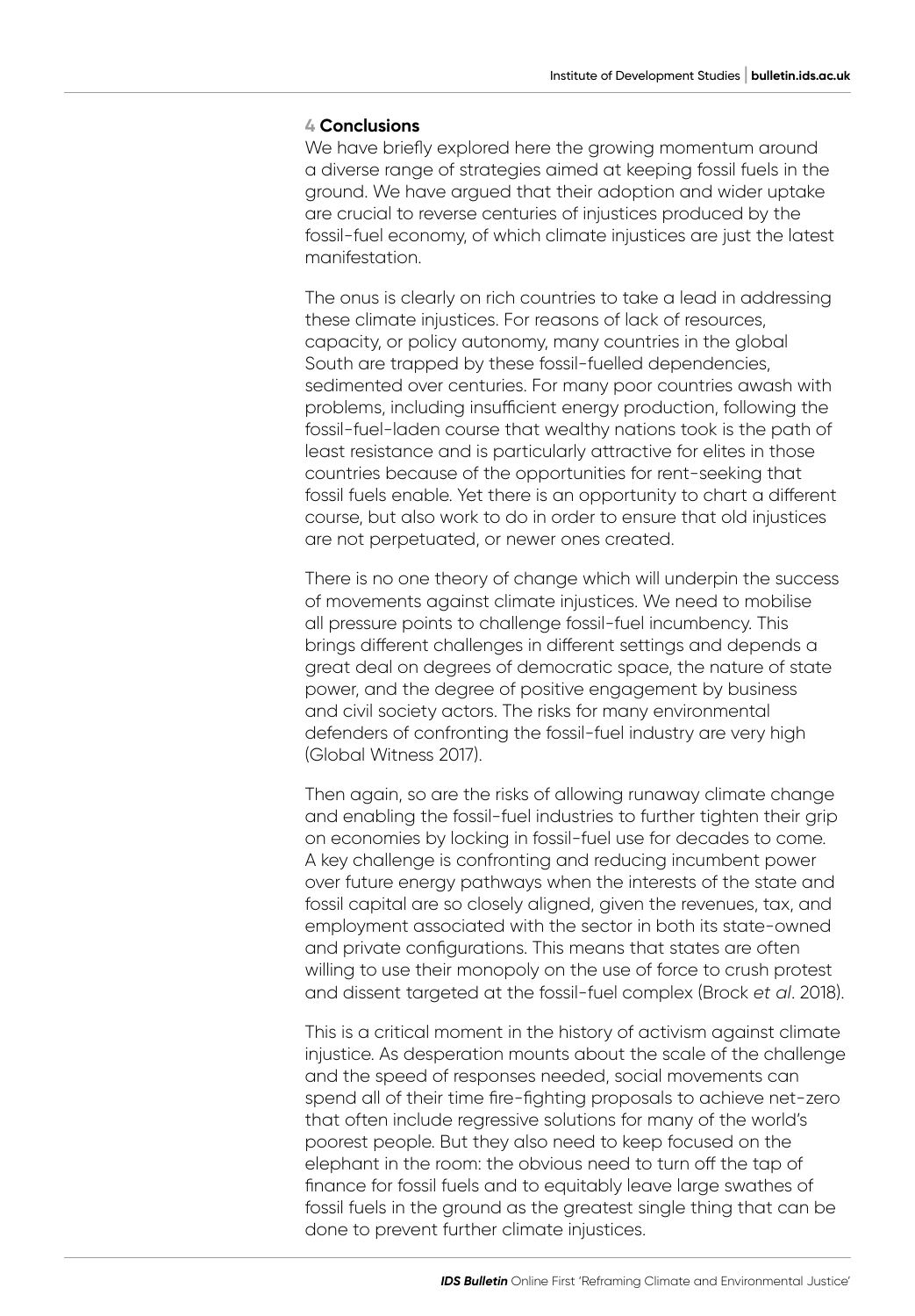# **Authors**

**Peter Newell** is a Professor of International Relations at the University of Sussex and co-founder and research director of the **[Rapid Transition Alliance](https://www.rapidtransition.org/)**. He sits on the Board of Directors of Greenpeace UK. His recent research focuses on the political economy of low-carbon energy transitions. Peter has worked at the universities of Sussex, Oxford, Warwick, and East Anglia in the UK and FLACSO Argentina. His single and co-authored books include *Climate for Change* (2000, Cambridge University Press (CUP)), *Governing Climate Change* (2010, Routledge), *Globalization and the Environment* (2012, Polity), *Climate Capitalism* (2012, CUP), *Transnational Climate Change Governance* (2014, CUP), *Global Green Politics* (2019, CUP), and *Power Shift: The Global Political Economy of Energy Transitions* (2021, CUP).

**Mohamed Adow** is the Founding Director of Power Shift Africa. He is also the Africa expert advisor for Africa for the Climate Vulnerable Forum (CVF). For almost two decades Mohamed has been deeply involved in international climate and energy issues, including advising states in multilateral negotiations on climate change, developing policies and programmes. From 2008 to 2019, he led Christian Aid's global climate policy and advocacy work specialising in developing countries issues and supporting the organisation's climate policy and advocacy work across the world. During this period, he served as the head of the delegation of Christian Aid to the United Nations Framework Convention on Climate Change (UNFCCC), the Montreal Protocol, and several other multilateral environmental negotiations, and engaged and influenced governments and other stakeholders in favour of the world's poor people and countries.

# **Notes**

- We are grateful for the reviews of this article by external referees and the issue editors of this *IDS Bulletin*.
- 1 **[Paid to Pollute](https://paidtopollute.org.uk/)**.

# **References**

- Adow, M. (2020) '**[The Climate Debt: What the West Owes the Rest](https://www.foreignaffairs.com/articles/world/2020-04-13/climate-debt)**', *Foreign Affairs*, May/June (accessed 14 October 2021)
- Agyeman, J.; Bullard, R.D. and Evans, B. (eds) (2003) *Just Sustainabilities: Development in an Unequal World*, Cambridge MA: MIT Press
- Bachram, H. (2004) 'Climate Fraud and Carbon Colonialism: The New Trade in Greenhouse Gases', *Capitalism Nature Socialism* 15.4: 5–20
- Bergman, N. (2018) 'Impacts of the Fossil Fuel Divestment Movement: Effects on Finance, Policy and Public Discourse', *Sustainability* 10.7: 2529
- Bhattacharyya, G. (2018) *Rethinking Racial Capitalism: Questions of Reproduction and Survival*, London: Rowman & Littlefield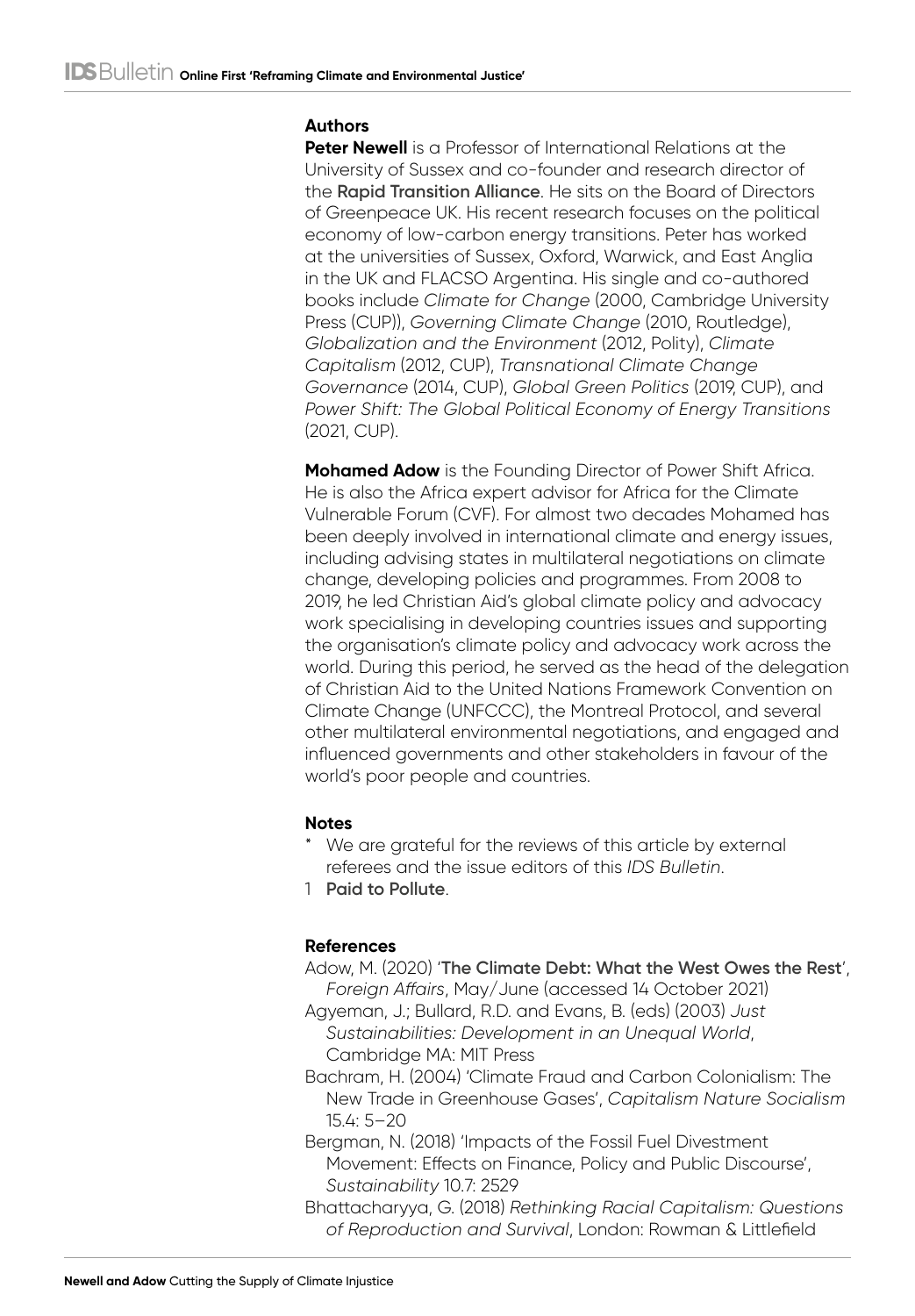- Bos, K. and Gupta, J. (2016) 'Inclusive Development, Oil Extraction and Climate Change: A Multilevel Analysis of Kenya', *International Journal of Sustainable Development and World Ecology* 23.6: 482–92
- Brock, A. *et al.* (2018) 'Fracking Democracy, Criminalising Dissent', *The Ecologist*, 18 October
- Bullard, R.D. (2000) *Dumping in Dixie: Race, Class, and Environmental Quality*, New York NY: Routledge
- Burke, A. and Fishel, S. (2020) 'A Coal Elimination Treaty 2030: Fast Tracking Climate Change Mitigation, Global Health and Security', *Earth System Governance* 3: 100046
- Carter, A.V. and McKenzie, J. (2020) 'Amplifying "Keep It in the Ground" First-Movers: Toward a Comparative Framework', *Society and Natural Resources* 33.11: 1339–58
- Cato, M.C. (2018) '**[Revealed: The Revolving Door Between](https://leftfootforward.org/2018/05/the-revolving-door-between-westminster-and-the-fossil-fuel-industry/)  [Westminster and the Fossil Fuel Industry](https://leftfootforward.org/2018/05/the-revolving-door-between-westminster-and-the-fossil-fuel-industry/)**', *Left Foot Forward*, 8 May (accessed 14 October 2021)
- Diffenbaugh, N.S. and Burke, M. (2019) '**[Global Warming Has](https://www.pnas.org/content/116/20/9808)  [Increased Global Economic Inequality](https://www.pnas.org/content/116/20/9808)**', *Proceedings of the National Academy of Science of the United States of America*  116.20: 9808–13 (accessed 14 October 2021)
- Dufour, L.; Moerenhout, T.; Picciariello, A. and Beedell, E. (2021) *Cleaning Up Their Act? G7 Fossil Fuel Investments in a Time of Green Recovery*, Teddington: Tearfund
- Fairhead, J.; Leach, M. and Scoones, I. (2012) 'Green Grabbing: A New Appropriation of Nature?', *Journal of Peasant Studies* 39.2: 237–61
- Gaulin, N. and Le Billon, P. (2020) 'Climate Change and Fossil Fuel Production Cuts: Assessing Global Supply-Side Constraints and Policy Implications', *Climate Policy* 20.8: 888–901
- Gilio-Whitaker, D. (2019) *As Long as Grass Grows: The Indigenous Fight for Environmental Justice, from Colonization to Standing Rock*, Boston MA: Beacon Press
- Global Witness (2017) *Defenders of the Earth*, London: Global **Witness**
- Gore, C.D. (2017) *Electricity in Africa: The Politics of Transformation in Uganda*, Woodbridge: James Currey
- Gupta, J. and Chu, E. (2018) 'Inclusive Development and Climate Change: The Geopolitics of Fossil Fuel Risks in Developing Countries', *African and Asian Studies* 17.1–2: 90–114
- Harvey, D. (1981) 'The Spatial Fix Hegel, von Thünen, and Marx', *Antipode* 13.3: 1–12
- Heede, R. (2014) 'Tracing Anthropogenic Carbon Dioxide and Methane Emissions to Fossil Fuel and Cement Producers, 1854–2010', *Climatic Change* 122.1–2: 229–41
- InfluenceMap (2021) *[The CA100+ Target Companies: Scoring and](https://influencemap.org/filter/List-of-Companies-and-Influencers#3)  [Analysis of Climate Lobbying](https://influencemap.org/filter/List-of-Companies-and-Influencers#3)* (accessed 14 October 2021)
- IPCC (2018) *Global Warming of 1.5*°*C: An IPCC Special Report on the Impacts of Global Warming of 1.5*°*C above Pre-industrial Levels and Related Global Greenhouse Gas Emission Pathways*, Geneva: International Panel on Climate Change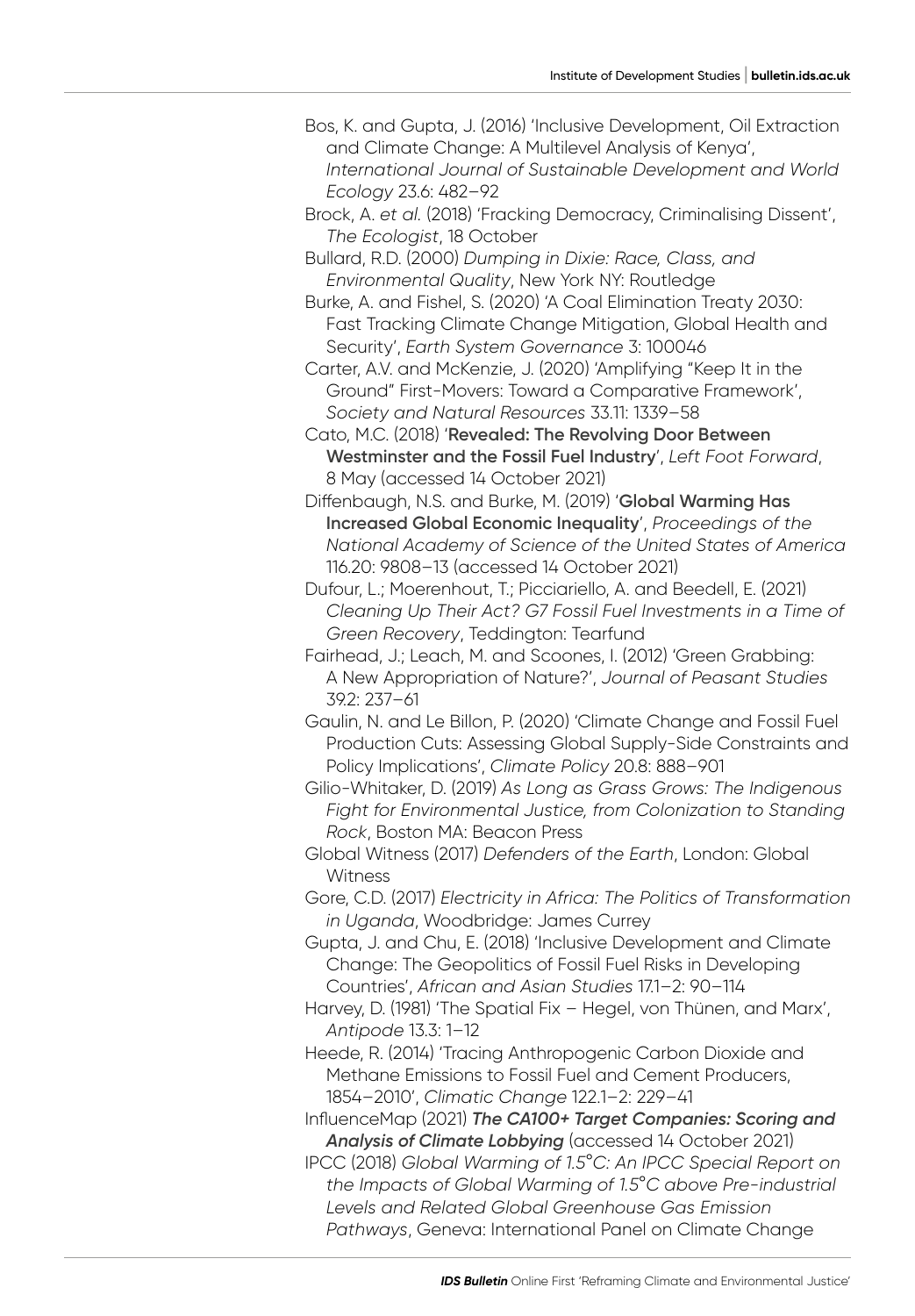Jewell, J.; Vinichenko, V.; Nacke, L. and Cherp, A. (2019) 'Prospects for Powering Past Coal', *Nature Climate Change* 9: 592–7

Johnson, B. (2016) '**[Africa is a Mess but We Can't Blame](https://www.spectator.co.uk/article/the-boris-archive-africa-is-a-mess-but-we-can-t-blame-colonialism)  [Colonialism](https://www.spectator.co.uk/article/the-boris-archive-africa-is-a-mess-but-we-can-t-blame-colonialism)**', *The Spectator*, 14 July (accessed 14 October 2021)

Jonasson, M.E. *et al.* (2019) 'Oil Pipelines and Food Sovereignty: Threat to Health Equity for Indigenous Communities', *Journal of Public Health Policy* 40.4: 504–17

Kartha, S.; Lazarus, M. and Tempest, K. (2016) *Fossil Fuel Production in a 2*°*C World: The Equity Implications of a Diminishing Carbon Budget*, Stockholm: Stockholm Environment Institute

Kenner, D. (2019) *Carbon Inequality: The Role of the Richest in Climate Change*, Oxon: Routledge

Kirk, K. (2020) 'Fossil Fuel Political Giving Outdistances Renewables 13 to One', *Yale Climate Connections*, 6 January (accessed 28 February 2021)

Kotch, A. (2020) 'Members of Congress Own Up to \$93 Million in Fossil Fuel Stocks', *Sludge*, 3 January (accessed 28 February 2021)

Lyons, K. (2019) '**[Former Tuvalu PM Says He was "Stunned" by Scott](https://www.theguardian.com/australia-news/2019/oct/23/former-tuvalu-pm-says-he-was-stunned-by-scott-morrisons-behaviour-at-pacific-islands-forum)  [Morrison's Behaviour at Pacific Islands Forum](https://www.theguardian.com/australia-news/2019/oct/23/former-tuvalu-pm-says-he-was-stunned-by-scott-morrisons-behaviour-at-pacific-islands-forum)**', *The Guardian*, 23 October (accessed 14 October 2021)

Makortoff, K. (2021) '**[British Banks Finance 805m Tonnes of CO2](https://www.theguardian.com/environment/2021/may/25/british-banks-finance-805m-tonnes-of-co2-production-a-year)  [Production a Year](https://www.theguardian.com/environment/2021/may/25/british-banks-finance-805m-tonnes-of-co2-production-a-year)**', *The Guardian*, 25 May (accessed 14 October 2021)

Malm, A. (2016) *Fossil Capital: The Rise of Steam Power and the Roots of Global Warming*, London: Verso

McKibben, B. (2018) '**[At Last, Divestment Is Hitting the Fossil](http://www.theguardian.com/commentisfree/2018/dec/16/divestment-fossil-fuel-industry-trillions-dollars-investments-carbon)  [Fuel Industry Where It Hurts](http://www.theguardian.com/commentisfree/2018/dec/16/divestment-fossil-fuel-industry-trillions-dollars-investments-carbon)**', *The Guardian*, 16 September (accessed 14 October 2021)

Meseret, E. (2020) '**[Africa Shouldn't Need to Beg for Climate Aid:](https://apnews.com/article/0fc5426b420863ad4ca639578e2767bd)  [Bank President](https://apnews.com/article/0fc5426b420863ad4ca639578e2767bd)**', *AP News*, 11 February (accessed 14 October 2021)

Newell, P. (forthcoming) 'Climate Change and Development: A Tale of Two Crises', in M. Delancio, P. Nemiña and D. Tussie (eds), *Handbook on the Politics of International Development*, Cheltenham: Edward Elgar

Newell, P. (2021a) 'Race and the Politics of Energy Transitions', *Energy Research and Social Science* 71: 101839

Newell, P. (2021b) *Power Shift: The Global Political Economy of Energy Transitions*, Cambridge: Cambridge University Press

Newell, P. (2005) 'Race, Class and the Global Politics of Environmental Inequality', *Global Environmental Politics* 5.3: 70–94

Newell, P. and Martin, A. (2020) *The Role of the State in the Politics of Disruption and Acceleration*, Working Paper, London: Climate KIC

Newell, P. and Phillips, J. (2016) 'Neoliberal Energy Transitions in the South: Kenyan Experiences', *Geoforum* 74: 39–48

Newell, P. and Simms, A. (2019) 'Towards a Fossil Fuel Non-Proliferation Treaty', *Climate Policy* 20.8: 1043–54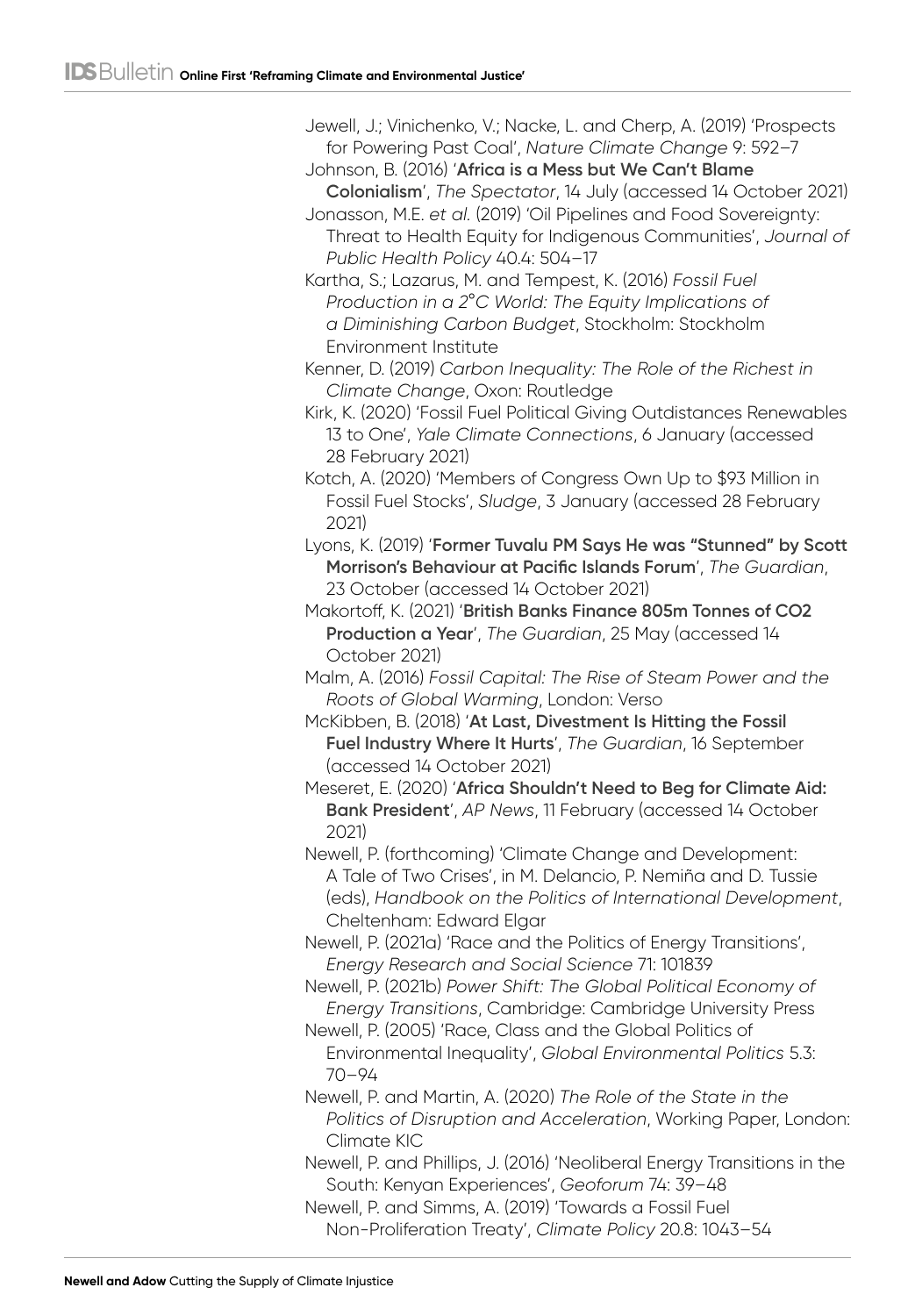- Nikiforuk, A. (2012) *The Energy of Slaves: Oil and the New Servitude*, Vancouver: Greystone Books
- OCI (2018) *Cross Purposes: After Paris, Multilateral Development Banks Still Funding Billions in Fossil Fuels*, Washington DC: Oil Change International
- Phillips, J. (2019) 'Who's in Charge of Sino–African Resource Politics? Situating African State Agency in Ghana', *African Affairs* 118.470: 101–24
- Power, M. *et al.* (2016) 'The Political Economy of Energy Transitions in Mozambique and South Africa: The Role of the Rising Powers', *Energy Research and Social Science* 17: 10–19
- Power Shift Africa (2020) *Climate Change Inequality in the Commonwealth: How the UK, Canada and Australia are Endangering Africa*, Nairobi: Power Shift Africa
- Princen, T.; Manno, J.P. and Martin, P. (eds) (2015) *Ending the Fossil Fuel Era*, Cambridge MA: MIT Press
- RAN *et al.* (2021) *[Banking on Climate Chaos: Fossil Fuel Finance](https://www.ran.org/wp-content/uploads/2021/03/Banking-on-Climate-Chaos-2021.pdf)  [Report 2021](https://www.ran.org/wp-content/uploads/2021/03/Banking-on-Climate-Chaos-2021.pdf)*, Rainforest Action Network, BankTrack, Indigenous Environmental Network, Oil Change International, Reclaim Finance and the Sierra Club (accessed 22 October 2021)
- Rocheleau, D.; Thomas-Slayter, B. and Wangari, E. (eds) (1996) *Feminist Political Ecology: Global Issues and Local Experience*, Oxon: Routledge
- SEI, IISD, ODI, E3G and UNEP (2020) *[The Production Gap: 2020](https://productiongap.org/2020report/)  [Report](https://productiongap.org/2020report/)*, Stockholm Environment Institute, International Institute for Sustainable Development, Overseas Development Institute, E3G and the United Nations Environment Programme (accessed 22 October 2021)

Shen, W. and Power, M. (2017) 'Africa and the Export of China's Clean Energy Revolution', *Third World Quarterly* 38.3: 678–97

Sikor, T. and Newell, P. (2014) 'Globalizing Environmental Justice?', *Geoforum* 54: 151–57

Simms, A. (2005) *Ecological Debt: The Health of the Planet and the Wealth of Nations*, London: Pluto Press

- Sovacool, B.K.; Martiskainen, M.; Hook, A. and Baker L. (2019) 'Decarbonization and its Discontents: A Critical Energy Justice Perspective on Four Low-Carbon Transitions', *Climatic Change* 155.4: 581–619
- Spiegel, S.J. (2021a) 'Climate Injustice, Criminalisation of Land Protection and Anti-Colonial Solidarity: Courtroom Ethnography in an Age of Fossil Fuel Violence', *Political Geography* 84: 102298
- Spiegel, S.J. (2021b) 'Fossil Fuel Violence and Visual Practices on Indigenous Land: Watching, Witnessing and Resisting Settler–Colonial Injustices', *Energy Research and Social Science* 79: 102189
- Steffen, W. *et al.* (2018) 'Trajectories of the Earth System in the Anthropocene', *Proceedings of the National Academy of Sciences* 115.33: 8252–59
- Tellam, I. (ed.) (2000) *Fuel for Change: World Bank Energy Policy Rhetoric vs Reality*, London: Zed Books